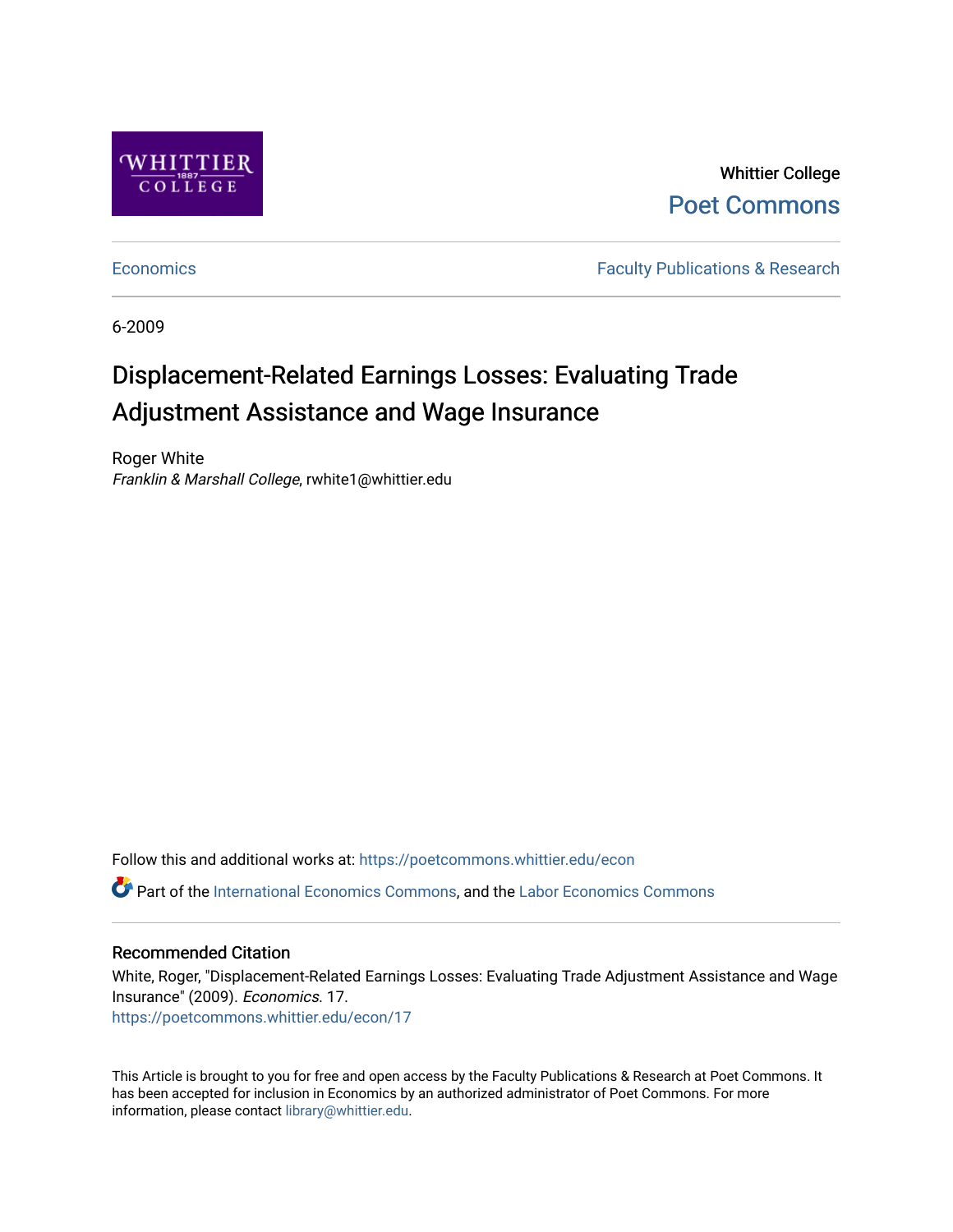# **Displacement-Related Earnings Losses**

**Labor Studies Journal** Volume XX Number X Month XXXX xx-xx © 2008 UALE 10.1177/0160449X08317790 http://lsj.sagepub.com hosted at http://online.sagepub.com

# **Evaluating Trade Adjustment Assistance and Wage Insurance**

Roger White *Franklin and Marshall College*

The author examines the effectiveness of stylized versions of the Trade Adjustment Assistance (TAA) and Alternative TAA (or wage insurance) programs in reducing displacement-related earnings losses. Wage insurance subsidies and returns to TAAfunded training are applied to estimates of proportional earnings losses, reported by White, that were generated using National Longitudinal Survey of Youth 1979 data spanning the period from 1979 to 2000. Wage insurance reduces the typical worker's losses by 14.4 percent, while TAA-funded training is estimated to reduce losses by 23.7 percent. However, variation in the time paths and magnitudes of losses produces considerable variation in the effects of these programs across worker types.

*Keywords: displacement; earnings losses; Trade Adjustment Assistance (TAA); Alternative Trade Adjustment Assistance (ATAA); wage insurance*

### **1. Introduction**

The introduction of the Trade Adjustment Assistance program (TAA) as part of the Trade Expansion Act of 1962 led many labor constituents to support a more liberal U.S. trade policy. Effectively, the promise of assisting trade-displaced workers as they transitioned to new, potentially more productive positions was deemed an acceptable trade-off to facing greater competition from foreign producers. The U.S. Tariff Commission's subsequent rejection of all applications for TAA benefits through 1969, however, set in motion the erosion of labor's support for trade liberalization. In recent decades, support for liberal trade policies among organized labor has further diminished, and opposition has emerged as domestic firms and workers have suffered both increased exposure to import competition and public policy responses that have been viewed as ineffective.

In 2002, the Trade Promotion Authority Act reauthorized TAA, merged TAA with the North American Free Trade Agreement–Transitional Adjustment Assistance program to establish the Consolidated TAA program, and created a demonstration program, Alternative TAA (ATAA), commonly referred to as "wage insurance." Since the intent of these programs is to aid displaced workers and thus to reduce opposition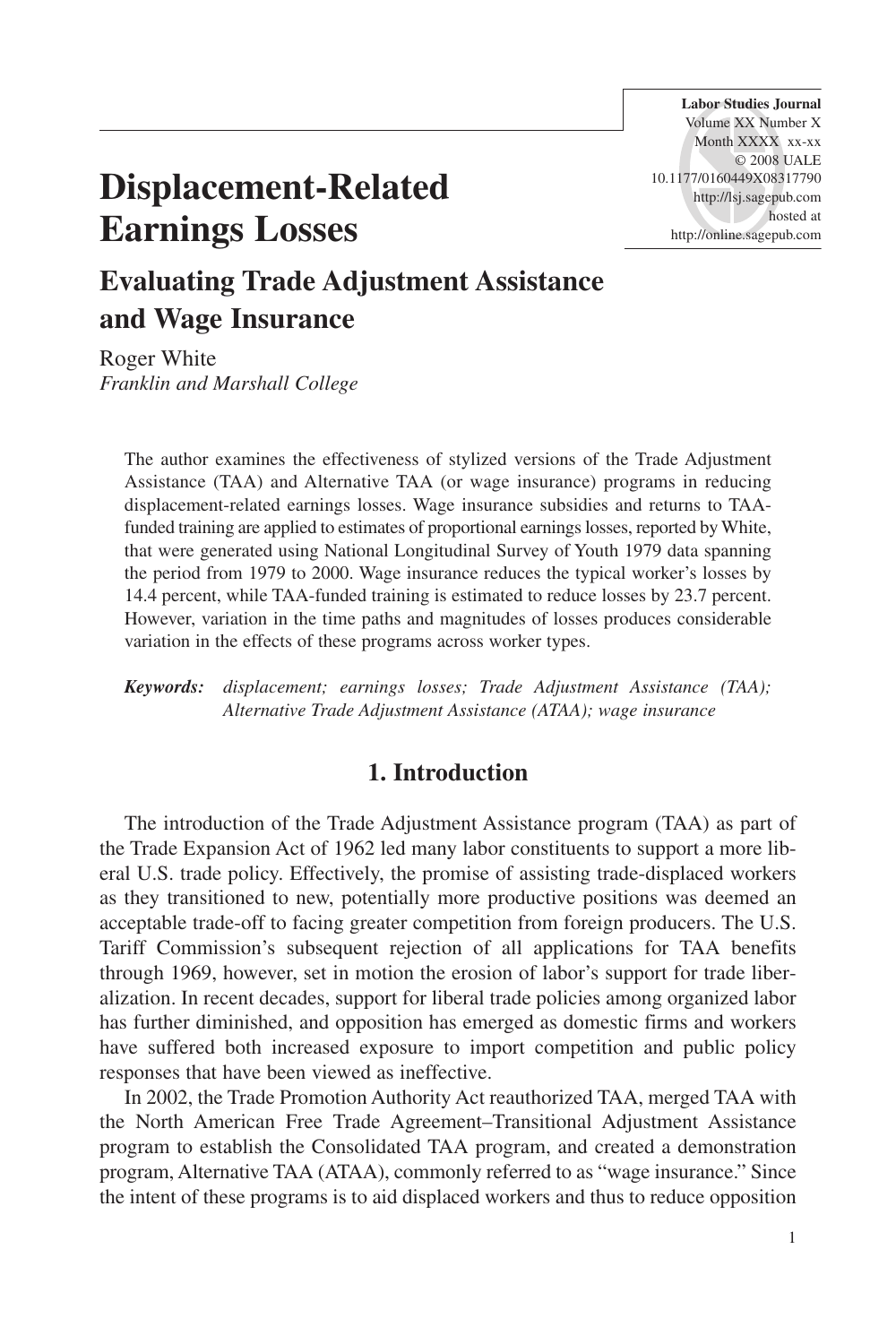to trade liberalization, the fact that a sizable portion of the population consistently expresses antitrade sentiment suggests a failure of public policy. I evaluate the performance of stylized versions of the TAA and ATAA programs in terms of their effectiveness in reducing displacement-related earnings losses. This is important, as several studies have documented long-run monetary losses that are attributable to job displacement, but how well these programs have fared, in terms of reducing such losses, has yet to be examined. That effective public policy is in the best interests of both labor and policy makers further underscores the importance of gauging the performance of existing policies.

I begin with estimates of proportional displacement-related earnings loss reported by White (forthcoming) and calculate, for a variety of worker types, corresponding reductions in workers' losses expected to result from TAA-funded training or the receipt of wage insurance benefits. The result is a series of estimates that indicate the degree to which each program reduces earnings losses. A number of studies have examined the relationship between job displacement and earnings losses; specifically, Jacobson, LaLonde, and Sullivan (1993) used administrative data from Pennsylvania, Ruhm (1987) and Stevens (1997) used Panel Study of Income Dynamics (PSID) data, and White (forthcoming) and Kletzer and Fairlie (2003) used National Longitudinal Survey of Youth 1979 (NLSY79) data. Although each study examined a different data source and/or time period, these studies produced a set of general results (discussed below) and corresponding estimates of earnings losses (which I present in section 3). White adopted the methodology used by Jacobson, LaLonde, and Sullivan; Stevens; and Kletzer and Fairlie; however, a lengthier and more recent time period was examined. Also, the NLSY79 data more accurately identify worker displacement than the PSID data, and relative to the data used by Jacobson, LaLonde, and Sullivan, the NLSY79 data permit the construction of a larger set of control variables. Thus, the earnings losses reported by White are arguably more precise. Additionally, unlike other studies, White provided loss estimates for union and nonunion workers, female and male workers, and various age classifications and levels of educational attainment.

Displaced workers have been found to face two types of earnings losses. First, prior to displacement, losses may occur because of an erosion of the real wage or through reductions in hours worked. Such losses are referred to as "predisplacement" losses. Immediately following displacement, workers do not receive wage income but may collect unemployment insurance (UI). Once reemployed, significant time at the new job may pass before a worker's wages reach the level expected had the displacement not occurred. Earnings lost while unemployed less the sum of any UI compensation received and reduced earnings once reemployed constitute "postdisplacement" losses. It is important to note, however, that displacement-related losses are not restricted to workers' earnings. Job displacement may also result in the loss of employer-based health insurance, pension and other retirement benefits, and other nonpecuniary costs.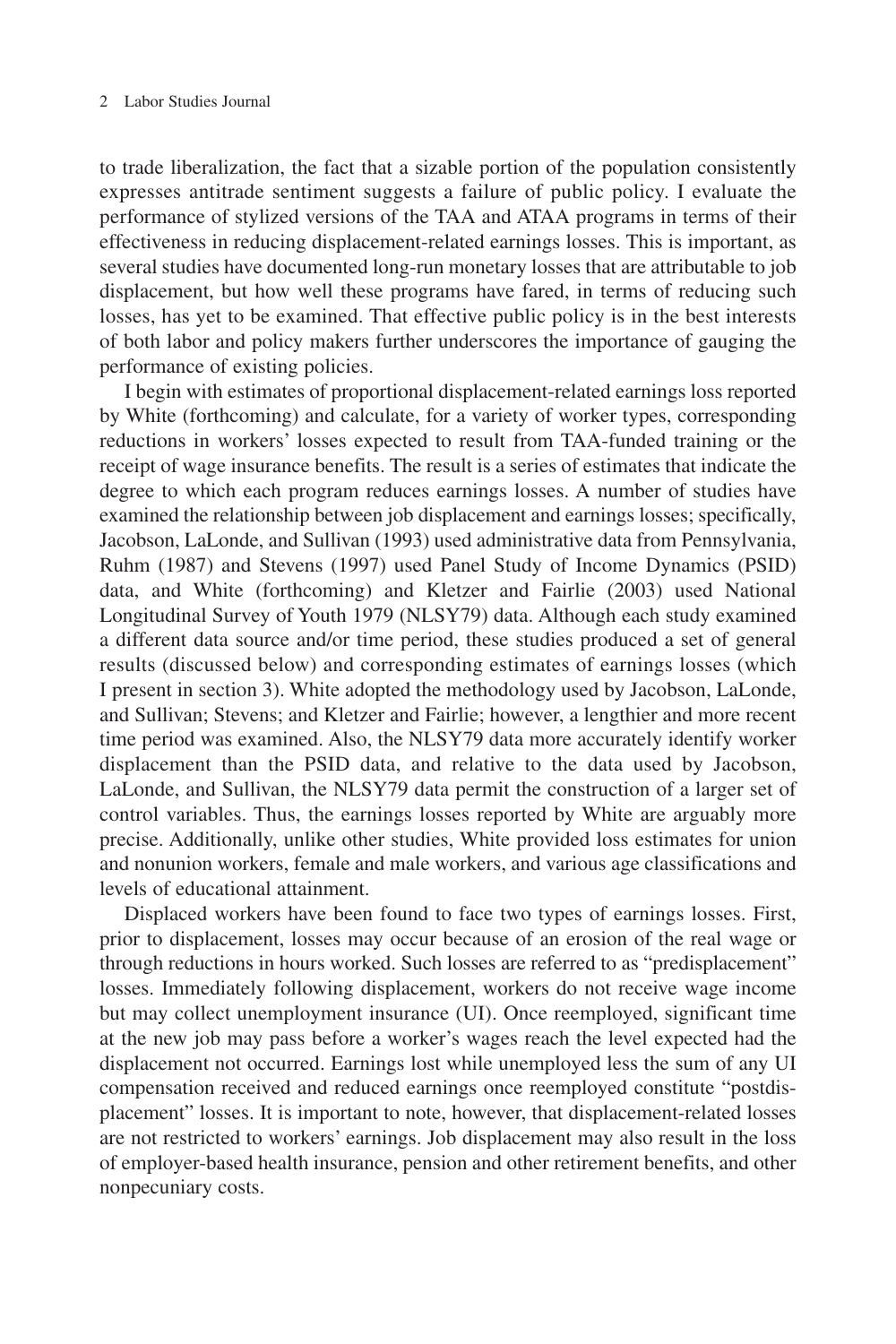The TAA program provides trade-displaced workers with retraining, job search assistance, a health care tax credit, and an additional period of unemployment compensation, if necessary, beyond that received by other unemployed workers. I consider how well the training component of TAA fares in reducing displacement-related earnings losses, since training is thought to confer the majority of long-run benefits for participating displaced workers. The ATAA program (i.e., wage insurance) provides workers with a subsidy equal to half the difference between pre- and postdisplacement weekly earnings. The maximum payout to each worker is \$10,000, and benefits are available for up to two years from the date of displacement. Eligibility for both TAA and ATAA benefits is subject to the fulfillment of conditions that at times can be considered onerous. Section 2 provides a more detailed overview of the two programs and the eligibility constraints. In this analysis, I relax these constraints to facilitate the evaluation of each program's effectiveness and to generate a broad set of estimates, across worker types, regarding reductions in earnings losses.

I find that the receipt of ATAA-provided wage insurance benefits or the successful completion of TAA-funded training fails to eliminate even a majority of the typical worker's displacement-related earnings losses. On the basis of the observed time path of losses and the structure of the wage insurance program, the receipt of ATAA benefits would reduce the typical worker's total displacement-related earnings losses by only 14.4 percent. The completion of TAA-funded training, by comparison, is estimated to reduce losses by 23.7 percent. Since the NLSY79 data provide no information on worker participation in training programs, I cannot directly examine the effectiveness of training undertaken by workers in the NLSY79 cohort. To circumvent this shortcoming of the NLSY79 data, I use estimates of returns to training (3 percent, 6 percent, and 10 percent) that are provided in the literature, while assuming no depreciation of acquired skills over the period during which displacement-related earnings losses occur. The estimated 23.7 percent reduction in losses is based on a worker realizing a 6 percent training return. To eliminate all displacement-related earnings losses, the typical worker would need to realize a 24.5 percent return from training. My comparison of the effectiveness of ATAA and TAA in terms of decreasing earnings losses reveals considerable variation across worker types, with nonunion, female, more mature, and less educated workers receiving greater proportional benefits.

I proceed as follows. In section 2, I provide an overview of the TAA and ATAA programs, their certification and eligibility requirements, and their available benefits. Section 3 discusses displacement-related earnings losses. Section 4 evaluates the effectiveness of TAA and ATAA in reducing such losses, while section 5 discusses the related implications and concludes.

### **2. Overview of TAA and ATAA**

To establish eligibility for TAA benefits, a petition must first be filed with the U.S. secretary of labor by either a group of three or more workers or an authorized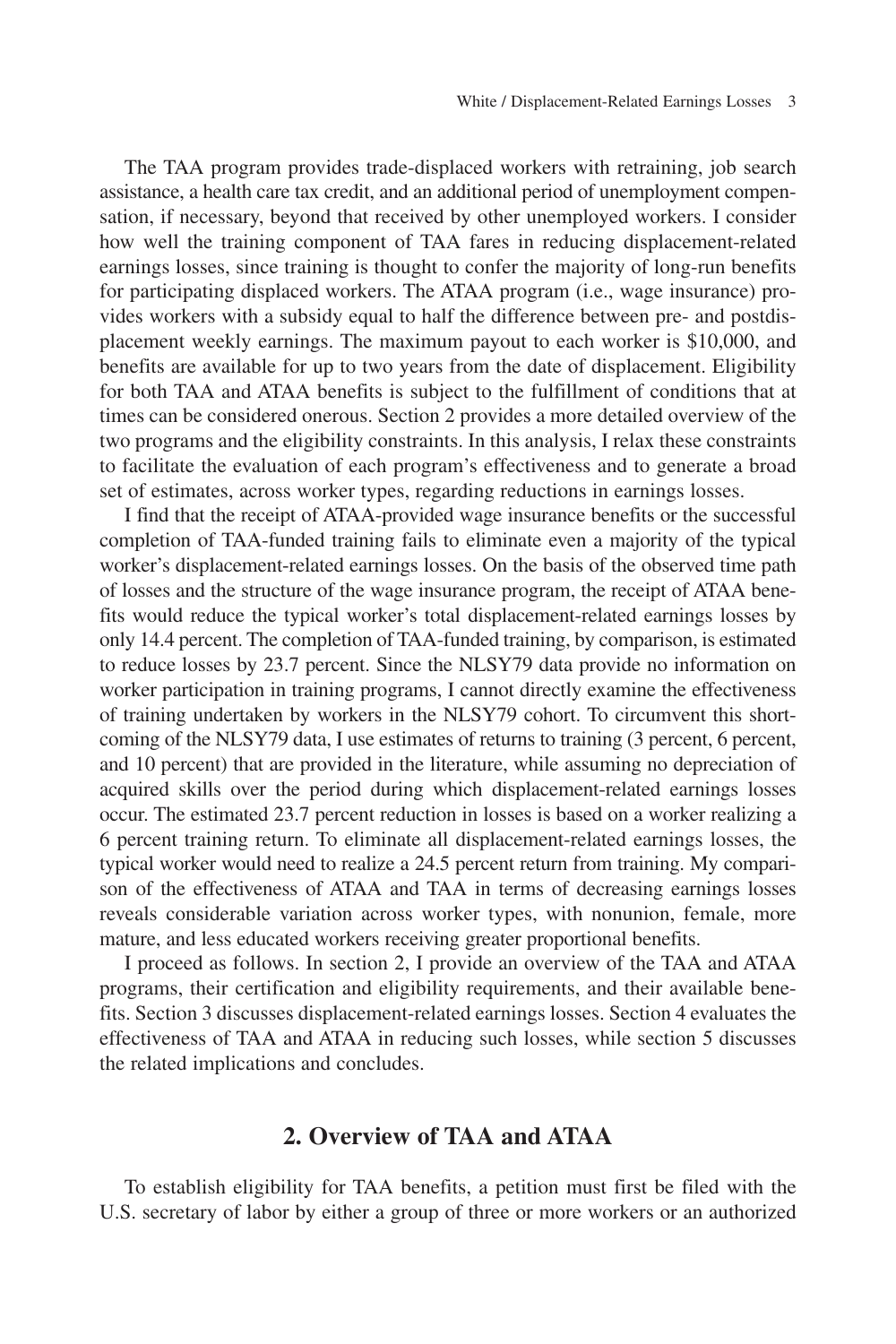### 4 Labor Studies Journal

representative. In reviewing the petition, the U.S. Department of Labor (DOL) must investigate and determine within forty days whether trade has contributed to the job loss. If so, DOL certifies that the firm and its workers can apply, as individuals, for TAA benefits. There are two specific criteria for TAA certification.<sup>1</sup> First, a significant number or proportion of the firm's workers have been separated, either totally or in part, from their jobs or are facing the threat of job separation. If DOL determines that the first criterion has been met, then one or both of the following secondary criteria must be satisfied: (1) there has been an absolute decrease in the firm's output and/or sales, coupled with increased imports of like goods that contributed importantly both to the workers' separations or threat of separations and to the decline in output and/or sales; and (2) production at the workers' firm has shifted to a foreign country, and (a) the country is a party to a free trade agreement with the United States, (b) the country is a beneficiary under the Andean Trade Preferences Act, the African Growth and Opportunity Act, or the Caribbean Basin Recovery Act or imports of like, or (c) imports of goods directly competitive with those produced by the petitioning workers' firm have increased or are likely to increase.

TAA certification provides workers with access to several benefits. The 2002 amendment to the Trade Act of 1974 increased the trade readjustment allowance from 52 to 78 weeks of UI; however, this extension is conditional on enrollment in a TAA-funded training program or the acquisition of a training waiver. The 78 weeks of UI, together with 26 weeks of "traditional" UI, provides 104 weeks of income support. Workers participating in training that includes remedial education are eligible for an additional 26 weeks of income support, providing a maximum of 130 weeks of support. Workers receiving TAA certification may also be eligible for health care assistance in the form of a tax credit. A onetime payment of \$1,250 for job search and relocation is also available.

To be considered for ATAA certification, the following criteria must be met. An individual must be at least fifty years of age, have suffered a trade-related job loss from a firm at which at least 5 percent of the remaining employees are at least fifty years of age, have gained full-time employment within 26 weeks of displacement, have been certified to receive TAA assistance, have an annual income of less than \$50,000, and be willing to forgo enrollment in TAA-funded training programs. Additionally, the petitioning workers must possess skills that are not easily transferable and have been displaced from an industry facing adverse competitive conditions.2 As mentioned, such workers receive a subsidy of half the difference between their predisplacement weekly earnings and their earnings at the new job. The subsidy is paid for up to two years from the date of job displacement, subject to a maximum payout of \$10,000.

Although eligibility for ATAA benefits requires workers to first be deemed eligible to receive TAA benefits, workers cannot receive benefits from more than one program. While a displaced worker seeks employment to qualify for the ATAA program, if regular TAA deadlines are met, the option to receive TAA benefits is preserved.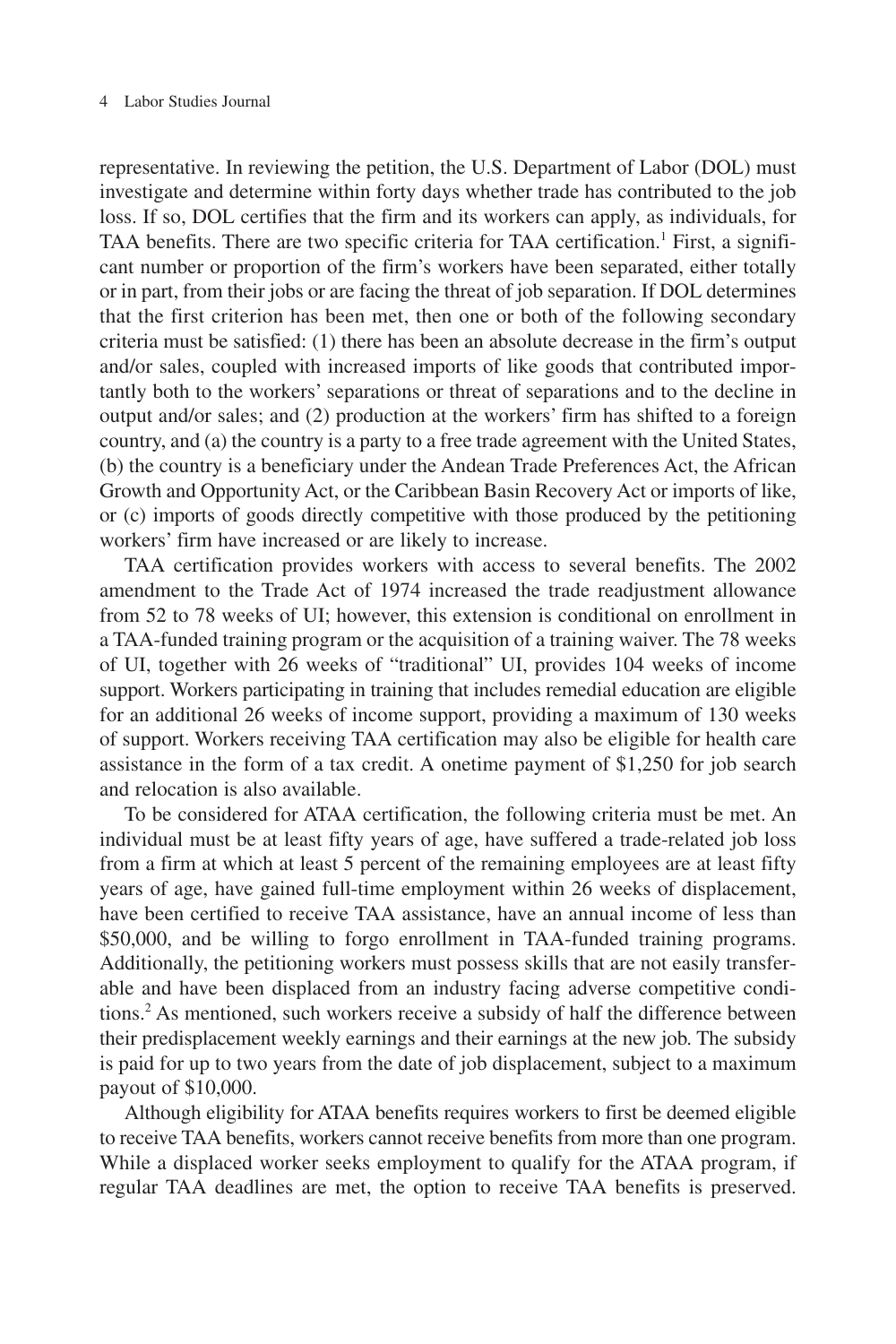However, once the worker selects ATAA and receives the first wage insurance supplement, he or she cannot switch to the TAA program. The initial receipt of an ATAA payment represents the decision to choose ATAA and eliminates the option to accept retraining, allowances, and TAA benefits. Similarly, enrolling in TAA-funded training indicates forfeiture of any claim to ATAA subsidies. In other words, if a worker selects TAA, ATAA eligibility is forfeited. Similarly, if ATAA is selected, TAA eligibility with the exceptions of the relocation benefit and the health care tax credit is lost.

### **3. Displacement-Related Earnings Losses**

Studies examining long-run displacement-related earnings losses have each used regression analysis to compare the time paths of earnings for displaced workers to the earnings of comparable nondisplaced workers. Although these studies have relied on different data sources, they have produced a set of common conclusions. Jacobson, LaLonde, and Sullivan (1993), using quarterly administrative data from Pennsylvania span the years 1974 to 1986, reported predisplacement earnings losses three years prior to the quarter in which job displacement occurs. Earnings were found to decrease sharply with displacement; however, once reemployed, rapid earnings growth occurred. Nevertheless, for the typical displaced worker, five years following displacement, observed earnings remained 25 percent below the level that would be expected had the worker not suffered the displacement. Jacobson, LaLonde, and Sullivan estimated the discounted sum of real earnings losses from three years prior through six years following displacement to be approximately \$50,000.

Using PSID data for the years 1969 to 1980, Ruhm (1987) found that four years following separation, 24.4 percent of men and 25.8 percent of women had earnings losses greater than 25 percent, while 39.1 percent of men and 38.7 percent of women had losses in excess of 10 percent. Examining PSID data over the years 1968 to 1988, Stevens (1997) found that long-run earnings remained 9 percent below expected levels six or more years after separation; however, a large portion of the persistence may have been due to subsequent job separations. For workers experiencing single separations, earnings fell by 25 percent from three years prior to separation to the year of separation. Six or more years after separation, earnings losses were only 1 percent. A major shortcoming of the PSID data, however, is that displacement is defined as a worker losing or leaving a job because of a plant or business closing or being either laid off or discharged from the position because of poor performance. Thus, the PSID treats nearly all involuntary job loss, with the exception of temporary layoffs or the ending of temporary jobs, as displacement.

Kletzer and Fairlie (2003) used NLSY79 data for the years 1979 to 1994 to quantify wage and earnings losses of young adult displaced workers. NLSY79 respondents separated from jobs because of layoffs or plant closings were classified as displaced. Workers who left jobs voluntarily or for any other involuntary reason, who did not change jobs, or who returned to the jobs from which they were separated were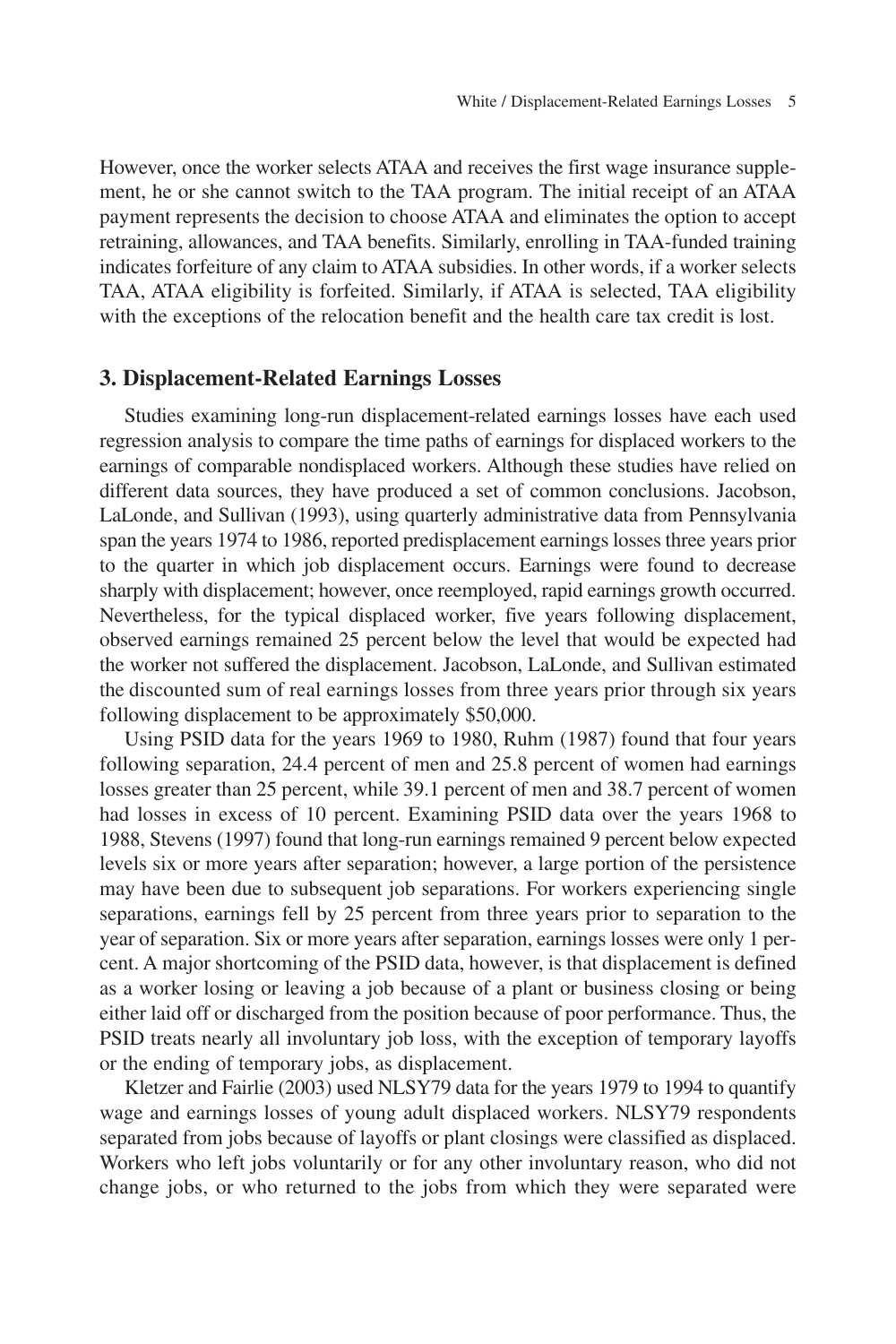considered nondisplaced. Predisplacement losses were reported for male workers, and in the three years immediately following displacement, both male and female workers experienced significant losses. Five years after displacement, young male workers lost approximately 9 percent and 21 percent in earnings and wages, respectively. Wage losses dissipated for female workers five years following displacement; however, the earnings of female workers remained 12 percent below their expected level. The authors reported that such displaced workers saw small reductions in earnings that, when coupled with large earnings growth experienced by nondisplaced peers, led to an increased earnings gap.

All prior studies of this topic have reported evidence of pre- and postdisplacement earnings losses and comparable time paths of losses. White (forthcoming) followed Jacobson, LaLonde, and Sullivan (1993); Ruhm (1987); Stevens (1997); and Kletzer and Fairlie (2003) and used regression analysis to model earnings losses as the difference between the earnings of a worker who has or who will experience displacement and the earnings of a comparable nondisplaced worker. This technique results in estimates of proportional differences in earnings attributable to job displacement during each year prior to or since displacement. A sixteen-year window (five years prior to the year in which displacement occurred through ten years following the year of displacement) is used to determine the extent and time path of losses.3 I apply the resulting proportional earnings differences to mean earnings values to estimate the magnitudes and time paths of earnings losses for each worker type. As expected, given the results of prior studies, for the typical worker, earnings losses begin three years prior to displacement, increase in severity during the year of displacement, and persist until the sixth year following displacement. Table 1 presents estimated real annual earnings losses for the full sample and for each worker type. For the typical displaced worker, predisplacement earnings losses are estimated to equal \$9,912, while postdisplacement losses sum to \$24,153, indicating that a typical worker's total displacement-related earnings losses equal approximately \$34,065.

Across worker types, considerable variation is reported in the durations and magnitudes of losses. Because of higher average earnings, estimated losses are greater for union workers (\$47,618) compared with nonunion workers (\$32,439). The earlier onset and lengthier duration of losses combined with higher incomes contribute to greater earnings losses for the typical male worker (\$57,282) compared to his female counterpart (\$26,593). Workers at least thirty-five years of age lose, on average, \$64,637 because of displacement, while workers twenty-five to thirty-four years of age lose \$39,542. This may be due to more mature workers' being more likely to possess firm- and/or industry-specific human capital. The loss of such human capital would correspond to greater earnings losses for more mature relative to younger workers. The abbreviated time span of wage losses for the least and most educated groups reduces estimates of earnings losses (\$3,294 for those without high school diplomas and \$21,353 for college graduates). While earnings are positively correlated with education, college graduates are more likely to possess general skills that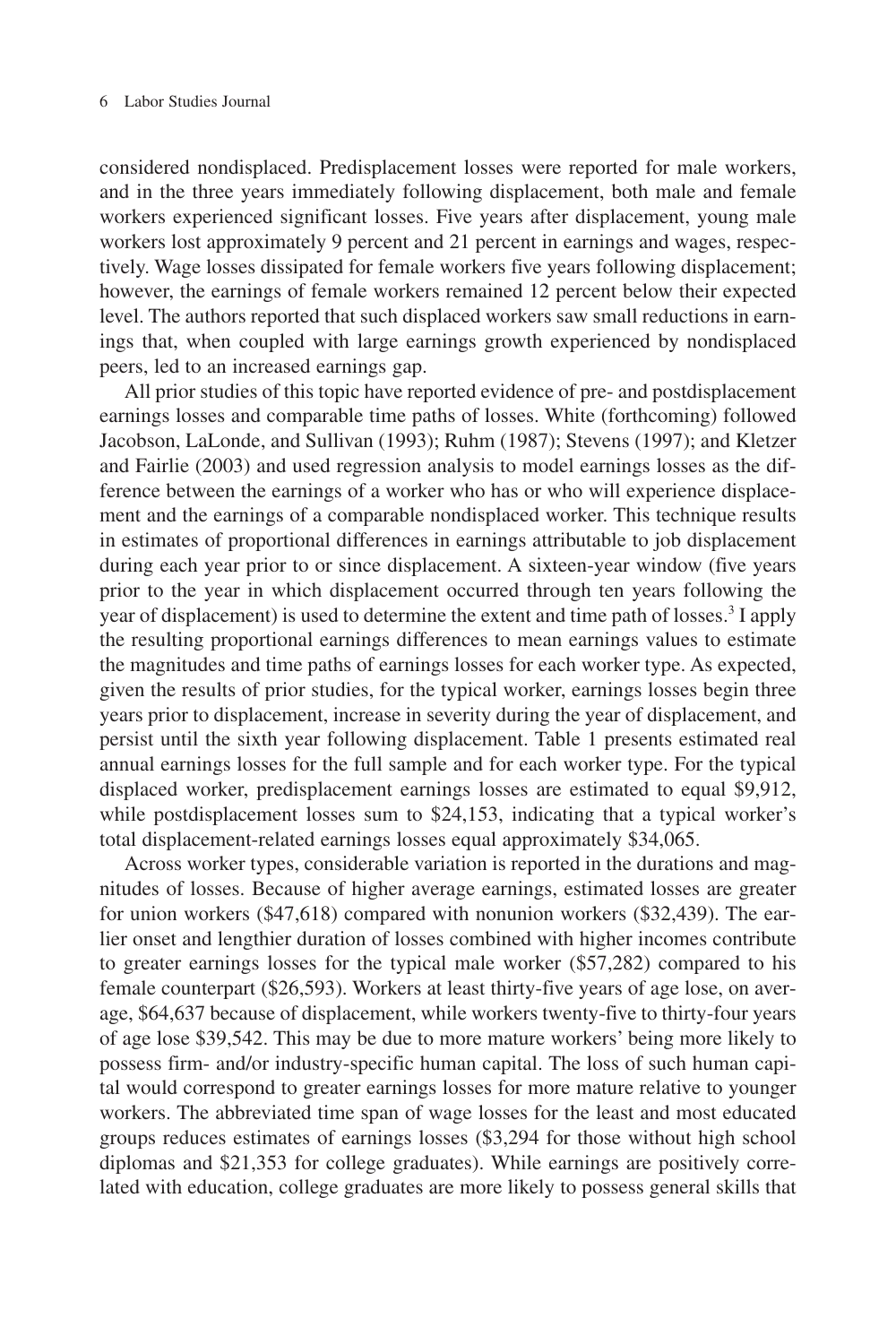|                                                                                        |          |          |          |                 |                                  |                                                                                            | Full Sample and Worker Subclassifications                                                                                                                                                                                                                    |                                                    |                 |          |                                                                         |  |          |                                 |
|----------------------------------------------------------------------------------------|----------|----------|----------|-----------------|----------------------------------|--------------------------------------------------------------------------------------------|--------------------------------------------------------------------------------------------------------------------------------------------------------------------------------------------------------------------------------------------------------------|----------------------------------------------------|-----------------|----------|-------------------------------------------------------------------------|--|----------|---------------------------------|
|                                                                                        |          |          |          |                 |                                  |                                                                                            | Difference between Observed and Expected Real Annual Earnings in Sample Year (\$)                                                                                                                                                                            |                                                    |                 |          |                                                                         |  |          | Annual Earnings<br>Mean Real    |
| Sample                                                                                 |          |          |          |                 |                                  |                                                                                            |                                                                                                                                                                                                                                                              |                                                    |                 |          | 1-5 (-4 1-3 1-2 1-1 1-2 1-4 1-4 1-4 1-4 1-4 1-5 1-5 1-5 1-6 1-8 1-5 1-5 |  |          | of Nondisplaced<br>Workers (\$) |
| All workers<br>Union                                                                   |          | $-1,255$ |          |                 | $-9,266 - 8,055 - 7,601 - 3,092$ | $-4,293$ $-1,829$ $-2,535$ $-2,235$ $-4,622$ $-5,074$                                      | $-4,795$                                                                                                                                                                                                                                                     | $-7,316$ $-2,113$ $-2,793$<br>$-14,808$            |                 |          |                                                                         |  |          | 32,255<br>34,900                |
| Nonunion                                                                               |          | $-1,363$ |          | $-4,008$ -1,433 | $-2,193$                         | $-2,113$ $-4,703$                                                                          | $-5,078$                                                                                                                                                                                                                                                     | $-6,810 -2,068 -2,671$                             |                 |          |                                                                         |  |          | 32,061                          |
| twenty-four<br>Eighteen to                                                             |          |          |          |                 |                                  |                                                                                            |                                                                                                                                                                                                                                                              |                                                    |                 |          |                                                                         |  |          | 24,706                          |
| Iwenty-five to<br>years of age<br>thirty-four                                          |          |          |          |                 |                                  |                                                                                            | $-5,086$ $-1,610$ $-2,900$ $-3,444$ $-4,708$ $-6,520$ $-7,693$ $-3,699$ $-3,623$                                                                                                                                                                             |                                                    |                 |          |                                                                         |  |          | 32,582                          |
| years of age<br>Thirty-five to                                                         |          |          |          |                 |                                  |                                                                                            | $-5.450 - 4.732 - 3325 - 3355 - 8.356 - 8.358 - 8.08$<br>$-6.8325 - 20.625 - 20.625 - 20.625 - 20.625 - 20.625 - 20.625 - 20.625 - 20.625 - 20.625 - 20.625 - 20.625 - 20.625 - 20.625 - 20.625 - 20.625 - 20.625 - 20.625 - 20.625 - 20.625 - 20.625 - 20.$ |                                                    |                 |          |                                                                         |  |          | 37,073                          |
| years of age<br>forty-four                                                             |          |          |          |                 |                                  |                                                                                            |                                                                                                                                                                                                                                                              |                                                    |                 |          |                                                                         |  |          |                                 |
| Less than a high<br>Women<br>Men                                                       |          |          | $-4,964$ |                 | $-2,646$                         | $-2,009$ $-2,619$ $-3,912$ $-3,534$ $-2,257$ $-4,439$ $-6,831$ $-6,617$<br>$-1,884 -3,449$ | $-4,108$<br>$-3,294$                                                                                                                                                                                                                                         | $-9,809$ $-4,261$ $-4,205$<br>$-5,103$             | $-2,262$        | $-2,177$ | $-1,849 -2,270$                                                         |  | $-1,770$ | 32,904<br>29,076<br>31,501      |
| High school diploma<br>school diploma<br>BA/BS degree<br>Higher than a<br>Some college | $-3,601$ |          | $-8,066$ |                 | $-6,203$                         | $-4,408$ $-1,866$ $-2,260$ $-2,486$ $-4,418$<br>$-1,949$ $-7,792$<br>$-5,375$              | $-4,770$<br>$-4,102$<br>$-6,124$                                                                                                                                                                                                                             | $-7,809$ $-2,377$ $-2,579$<br>$-5,046$<br>$-7,733$ | $-4,590 -6,292$ |          |                                                                         |  |          | 32,975<br>30,092<br>38,253      |

# Table 1<br>**Estimated Displacement-Related Real Annual Earnings Losses, Estimated Displacement-Related Real Annual Earnings Losses,**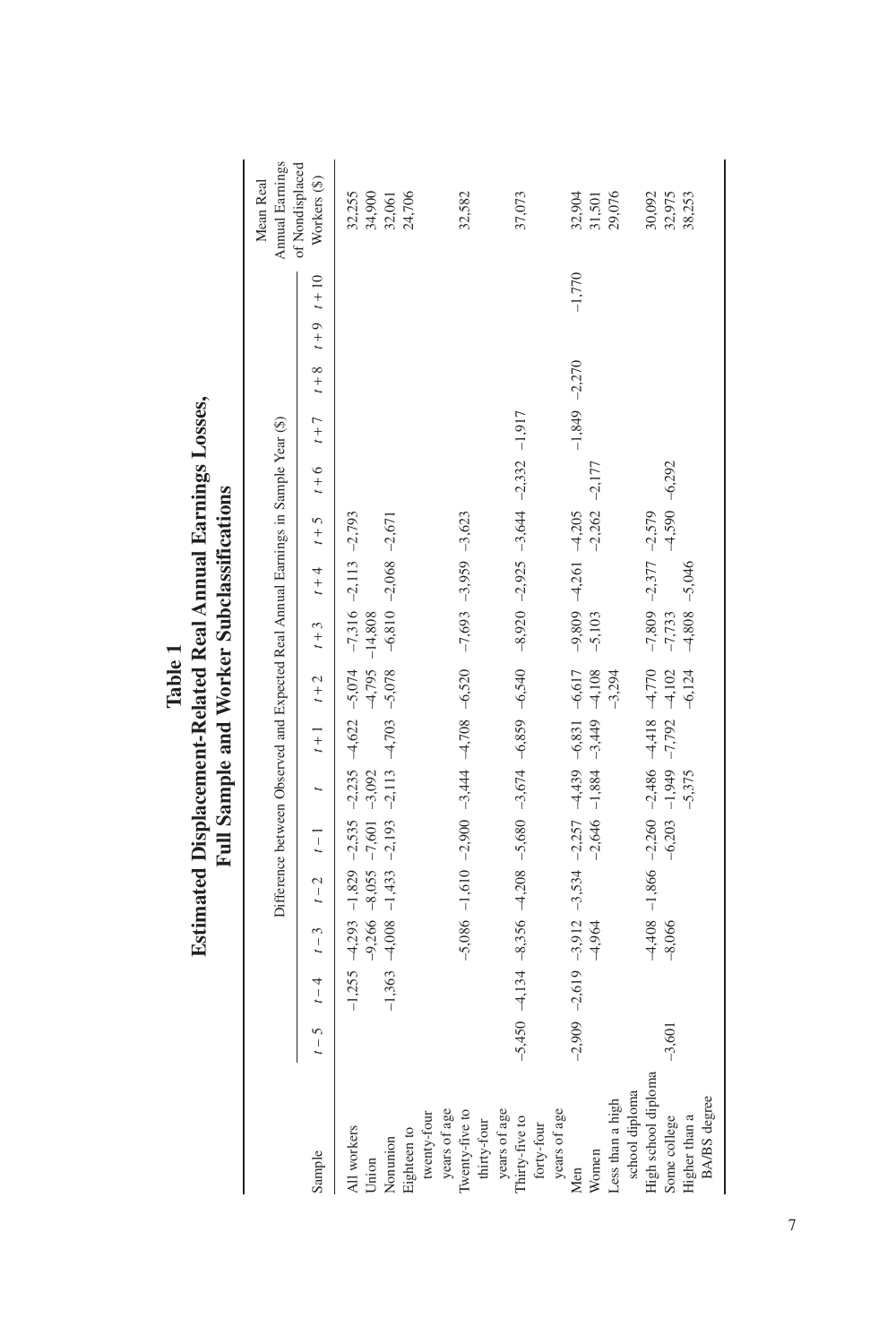

**Figures 1 to 5 Real Annual Earnings Relative to Expected Levels**

transfer across firms and industries. This may explain this cohort's lower estimated losses. A protracted duration of losses, coupled with greater proportional decreases in wages, leads to higher estimated earnings losses for high school graduates (\$32,972) and workers who have completed some college (\$50,326).

Figures 1 through 5 illustrate the corresponding time paths of earnings losses for displaced workers relative to comparable nondisplaced counterparts. The horizontal line represents the earnings of the typical nondisplaced worker. The line that lies beneath the horizontal indicates the time path of earnings for a typical displaced worker. Thus, the area bordered by the line depicting the time path of earnings losses and the horizontal line represents earnings losses for the typical displaced worker.

Having estimated earnings losses for each worker type, I now can calculate the proportional reductions in losses that are expected to result from effective TAAfunded training or the worker's receipt of wage insurance benefits.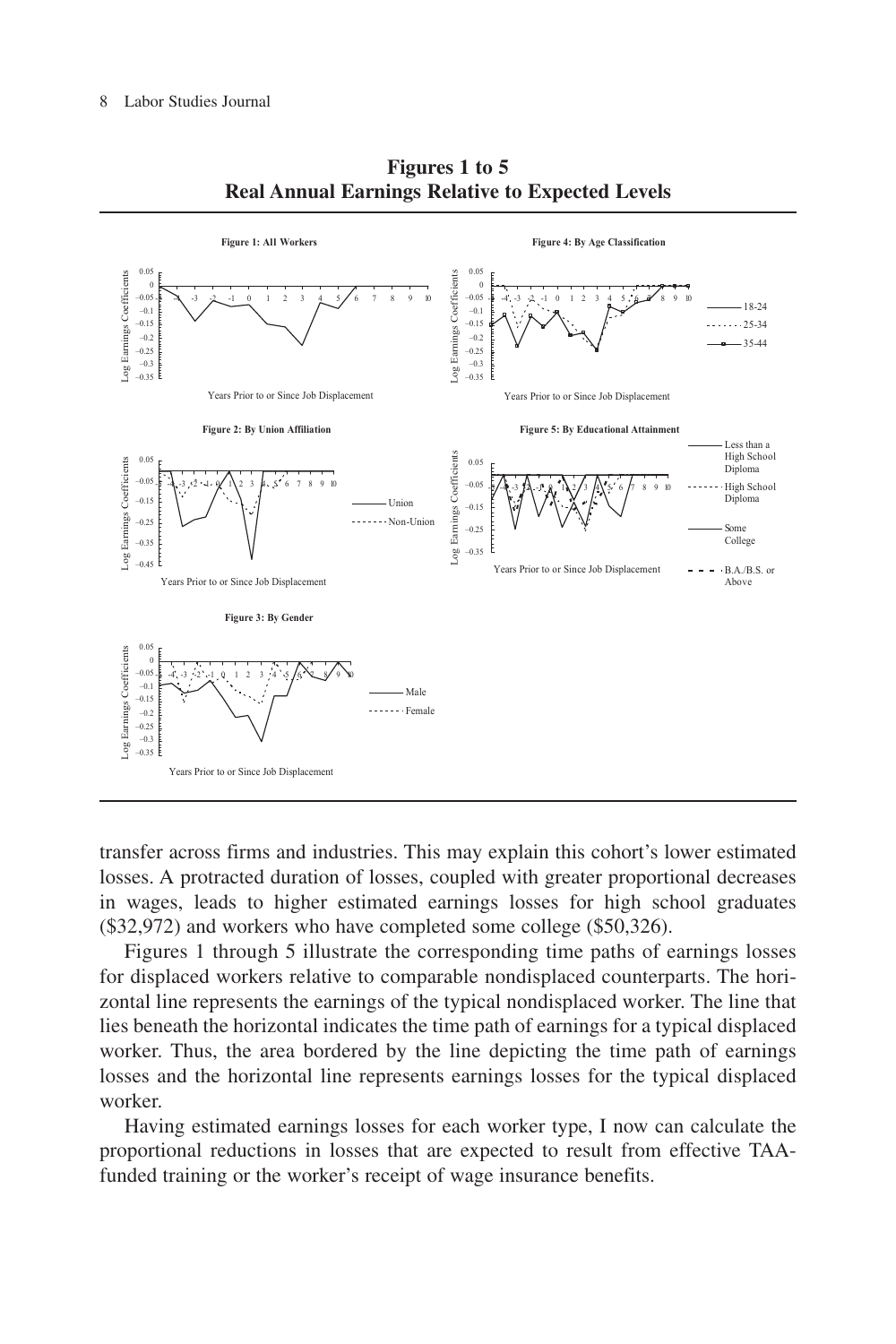### **4. Evaluation of TAA and ATAA**

To consider the effectiveness of TAA and ATAA, I apply expected wage insurance (ATAA) subsidies and returns from TAA-funded worker training to the earnings losses estimates presented in Table 1. As evaluation requires producing refined estimates of total earnings losses, I adjust estimated earnings loss values to allow for UI payments received. UI compensation for the typical worker in each classification is calculated as the probability that an unemployed worker files for and receives UI payments times the percentage of the typical worker's earnings that UI accounts for (the wage replacement ratio [WRR]; Bureau of Labor Statistics 2006b; O'Leary and Rubin 1997; U.S. Department of Labor 2006a).4 The WRR is multiplied by the estimated ratio of the IUR to the TUR to derive the typical unemployed worker's UI receipts.5 This value is listed in column 4 of Table 2. Revised total losses are presented in column 5.6

As mentioned at the outset, I relax ATAA program eligibility requirements to derive the broadest possible set of reductions in earnings losses attributable to wage insurance. As more mature workers tend to face greater earnings losses than their younger counterparts, relaxing the eligibility requirements potentially produces conservative estimates of residual earnings losses and thus overstates the effectiveness of the wage insurance program. Wage subsidies equal to half of year *t* + 1 and year  $t + 2$  earnings losses up to the maximum payout are listed in column 6.<sup>7</sup> These values are subtracted from corresponding values in column 5, which presents earnings loss estimates (column 3) less UI compensation received (column 4). Column 7 presents reductions in postdisplacement earnings losses due to UI and wage insurance, while column 8 presents adjusted total earnings losses. Comparison of columns 8 and 5 permits derivation of the share reduction in losses, presented in column 9, due to wage insurance. For the typical displaced worker, wage insurance reduces earnings losses by 14.4 percent. Figure 6 amends Figure 1 to illustrate this reduction in earnings losses that is attributable to receipt of ATAA program benefits.

Corresponding results for all worker types are presented in column 9 of Table 2. Less educated workers benefit to a greater degree than their more educated counterparts. For example, earnings losses of high school dropouts are halved by wage insurance, while all other education classifications realize reductions between 10.5 and 15.3 percent. Nonunion workers realize a greater share reduction in losses than union workers (15.3 percent compared to 5.1 percent), while female workers experience a slightly greater share reduction (14.4 percent) than male workers (11.9 percent). Finally, more mature workers benefit more from a wage subsidy than younger workers.

We now turn to the influence of effective TAA-funded training on earnings losses. Prior research into the effectiveness of public-funded training has frequently concluded that for the majority of workers, such programs are ineffective (Decker and Corson 1995; Leigh 1991; LaLonde 1995). However, Jacobson, LaLonde, and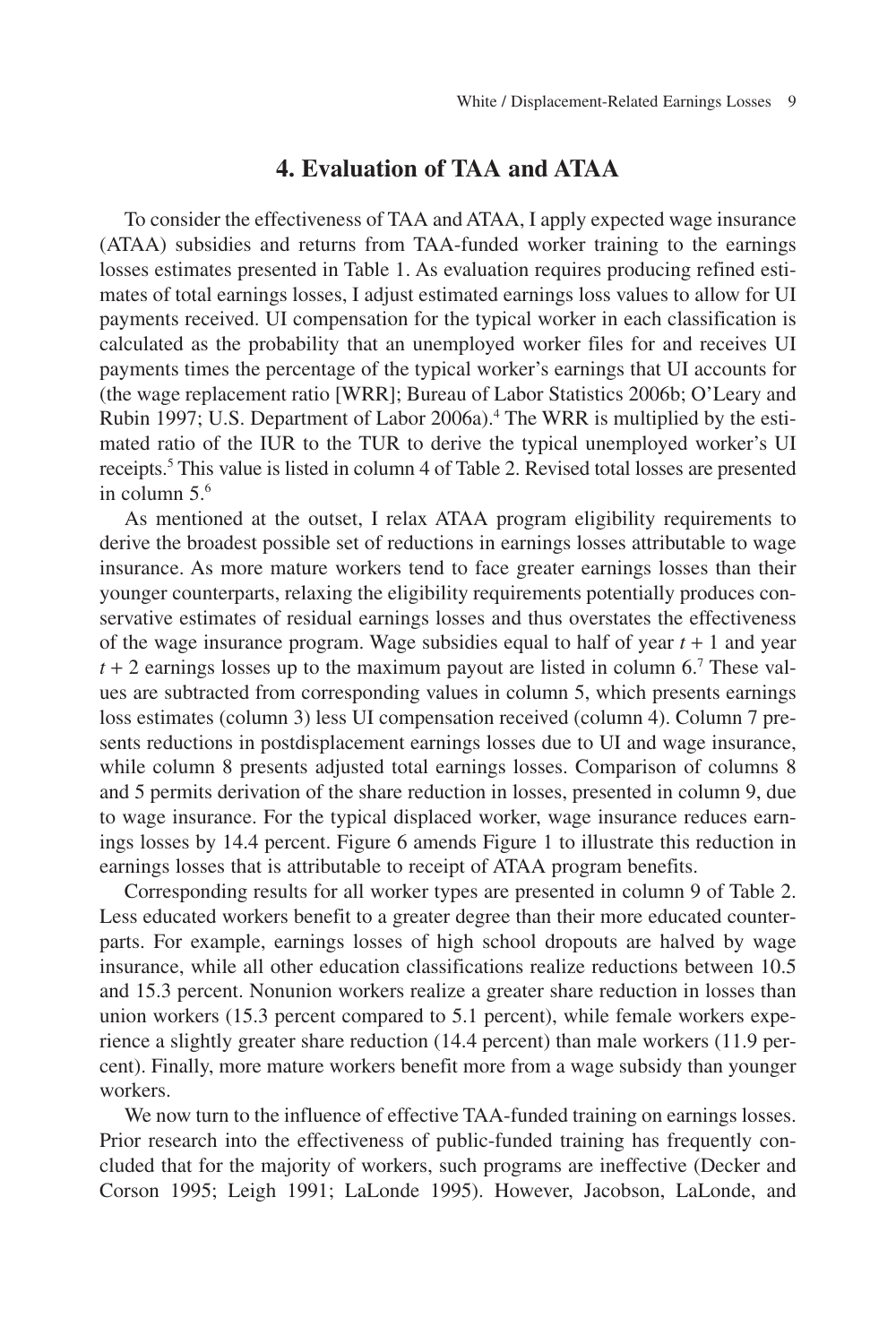|                     |                 |                                                   |                                                |                                        |                                    |                                       | Summary of Estimated Earnings Losses and Estimated Effectiveness of Wage Insurance in Reducing Losses |                                           |                                             |
|---------------------|-----------------|---------------------------------------------------|------------------------------------------------|----------------------------------------|------------------------------------|---------------------------------------|-------------------------------------------------------------------------------------------------------|-------------------------------------------|---------------------------------------------|
|                     | $\widehat{E}$   | Predisplacement Postdisplacement<br>$\widehat{c}$ | Related Earnings<br>Displacement-<br>(3) Total | UI Received<br>Expected<br>$\bigoplus$ | Earnings<br>Total<br>$\widehat{c}$ | Hypothetical<br>WI Subsidy<br>$\odot$ | (7) Postdisplacement<br>Earnings Loss<br>Less UI and                                                  | Earnings Loss<br>with UI and<br>(8) Total | (9) Reduction<br>in Total Loss<br>Due to WI |
| Sample              | $Losses$ $(\$)$ | $Losses$ $(\$)$                                   | $Loss (§)^a$                                   | $\hat{\mathcal{E}}$                    | Loss(                              | $\bigcirc^b$                          | WI Subsidy (\$)                                                                                       | WI Subsidy (\$)                           | Subsidy (%) <sup>c</sup>                    |
| All workers         | $-9,912$        | $-24,153$                                         | $-34,065$                                      | 591                                    | $-33,674$                          | ,848                                  | $-18,914$                                                                                             | $-28,826$                                 | 14.40                                       |
| Union               | $-24,922$       | $-22,695$                                         | 47,618                                         | 541                                    | 47,077                             | 2,398                                 | $-19,757$                                                                                             | 44,679                                    | 5.09                                        |
| Nonunion            | $-8,996$        | $-23,443$                                         | $-32,439$                                      | 370                                    | $-32,070$                          | 4,891                                 | $-18,182$                                                                                             | $-27,179$                                 | 15.25                                       |
| Eighteen to         |                 |                                                   | $\circ$                                        |                                        |                                    |                                       | $\circ$                                                                                               | ○                                         | 0.00                                        |
| twenty-four         |                 |                                                   |                                                |                                        |                                    |                                       |                                                                                                       |                                           |                                             |
| years of age        |                 |                                                   |                                                |                                        |                                    |                                       |                                                                                                       |                                           |                                             |
| Twenty-five to      | $-9,595$        | $-29,946$                                         | $-39,542$                                      | 603                                    | $-38,939$                          | 5,614                                 | $-23,730$                                                                                             | $-33,325$                                 | 14.42                                       |
| thirty-four         |                 |                                                   |                                                |                                        |                                    |                                       |                                                                                                       |                                           |                                             |
| years of age        |                 |                                                   |                                                |                                        |                                    |                                       |                                                                                                       |                                           |                                             |
| Thirty-five to      | $-27,827$       | $-36,810$                                         | $-64,637$                                      | 543                                    | $-63,994$                          | 6,699                                 | $-29,468$                                                                                             | $-57,295$                                 | 10.47                                       |
| forty-four          |                 |                                                   |                                                |                                        |                                    |                                       |                                                                                                       |                                           |                                             |
| years of age        |                 |                                                   |                                                |                                        |                                    |                                       |                                                                                                       |                                           |                                             |
| Men                 | $-15,231$       | 42,051                                            | -57,282                                        | 777                                    | -56,505                            | 6,724                                 | $-34,550$                                                                                             | 49,781                                    | 11.90                                       |
| Women               | $-7,611$        | $-18,982$                                         | $-26,593$                                      | 330                                    | $-26,263$                          | ,778                                  | $-14,875$                                                                                             | $-22,485$                                 | 14.39                                       |
| Less than a high    |                 | $-3,294$                                          | $-3,294$                                       |                                        | $-3,294$                           | ,647                                  | $-1,647$                                                                                              | $-1,647$                                  | 50.00                                       |
| school diploma      |                 |                                                   |                                                |                                        |                                    |                                       |                                                                                                       |                                           |                                             |
| High school diploma | $-8,534$        | $-24,438$                                         | $-32,972$                                      | 435                                    | $-32,537$                          | 594                                   | $-19,409$                                                                                             | $-27,943$                                 | 14.12                                       |
| Some college        | $-17,869$       | $-32,457$                                         | $-50,326$                                      | 341                                    | 49,985                             | 5,947                                 | $-26,169$                                                                                             | 44,038                                    | 11.90                                       |
| Higher than a       |                 | $-21,353$                                         | $-21,353$                                      | 940                                    | $-20,413$                          | 3,062                                 | $-17,351$                                                                                             | $-17,351$                                 | 15.00                                       |
| BA/BS degree        |                 |                                                   |                                                |                                        |                                    |                                       |                                                                                                       |                                           |                                             |
| 医子宫下的 医骨骨的 医骨骨      | $\ddot{\cdot}$  |                                                   |                                                |                                        |                                    |                                       |                                                                                                       |                                           |                                             |

Note: Year t indicates the year of displacement. UI = unemployment insurance;  $WI = wage$  insurance, Note: Year *t* indicates the year of displacement. UI = unemployment insurance; WI = wage insurance.,

a. Total displacement-related earnings loss is calculated as the sum of pre- and postdisplacement earnings losses less estimated UI received. a. Total displacement-related earnings loss is calculated as the sum of pre- and postdisplacement earnings losses less estimated UI received.

*t* are due to joblessness. All other values presented are either sums over specified time periods of values presented in Table 1 or are derived directly from the values presented in b. The hypothetical WI subsidy is derived as the sum of half the earnings lost in years  $i + 1$  and  $t + 2$ . This implicitly assumes that all displacement-related earnings losses in year b. The hypothetical WI subsidy is derived as the sum of half the earnings lost in years *t* + 1 and *t* + 2. This implicitly assumes that all displacement-related earnings losses in year are due to joblessness. All other values presented are either sums over specified time periods of values presented in Table 1 or are derived directly from the values presented in this table. this table.

c. Total earnings loss is the sum of displacement-related earnings losses less UI received. c. Total earnings loss is the sum of displacement-related earnings losses less UI received.

**Table 2**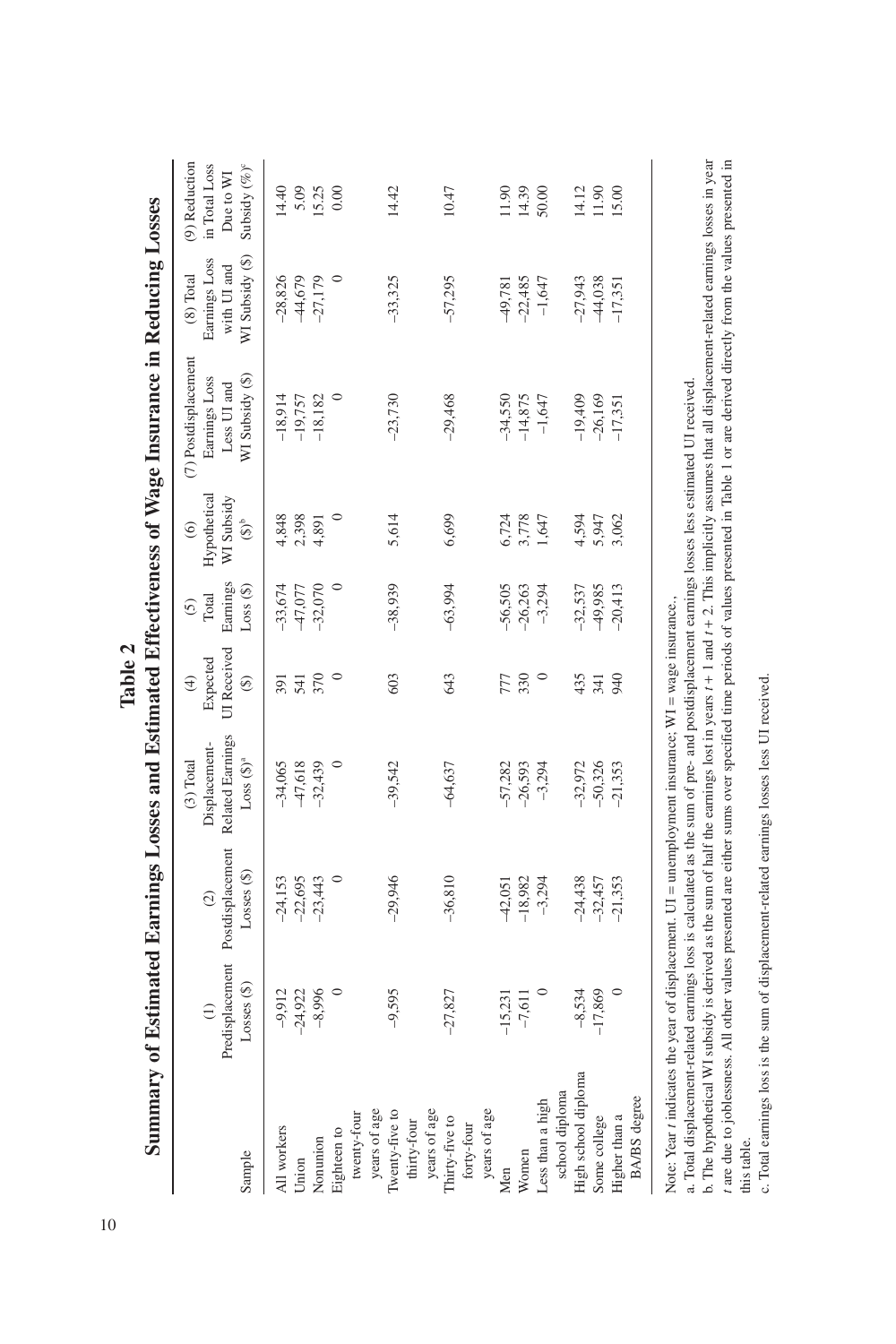

**Figure 6 Earnings Losses with and without Alternative Trade Adjustment Assistance (ATAA)**

Sullivan (1994) reported long-run benefits for workers completing relatively rigorous community college-level vocational and academic courses. Similarly, displaced workers realize a 6 percent earnings increase from a year of community college training (Jacobson, LaLonde, and Sullivan 1997). Returns vary across worker and training types. For example, Jacobson, LaLonde, and Sullivan (2005) reported that male workers over the age of thirty-five years who completed a year of quantitative vocational courses gained about 10 percent in earnings, while female workers tended to realize greater gains. Workers completing other community college courses saw gains of 3 to 5 percent.

To evaluate the effectiveness of TAA-funded training, I adopt a range of possible returns to training: 3 percent, 6 percent, and 10 percent. I assume that all workers complete one year of quantitative or technical training; that there is no depreciation, throughout the period during which losses are realized, of any newly acquired skills and knowledge; and that returns begin to be realized in the year immediately following displacement. This results in generous measures of the reduction in earnings losses attributable to TAA-funded training and thus potentially overstates the effectiveness of such training.

Column 1 of Table 3 presents estimated total losses for the full sample and each worker type. Columns 2 through 4 present estimated earnings losses assuming the stated range of returns to training, and columns 5 through 7 indicate corresponding proportional reductions in earnings losses. For the typical worker, training reduces earnings losses by approximately 23.7 percent (assuming a 6 percent return); however, the estimated range of reductions in losses is quite large. For example, use of the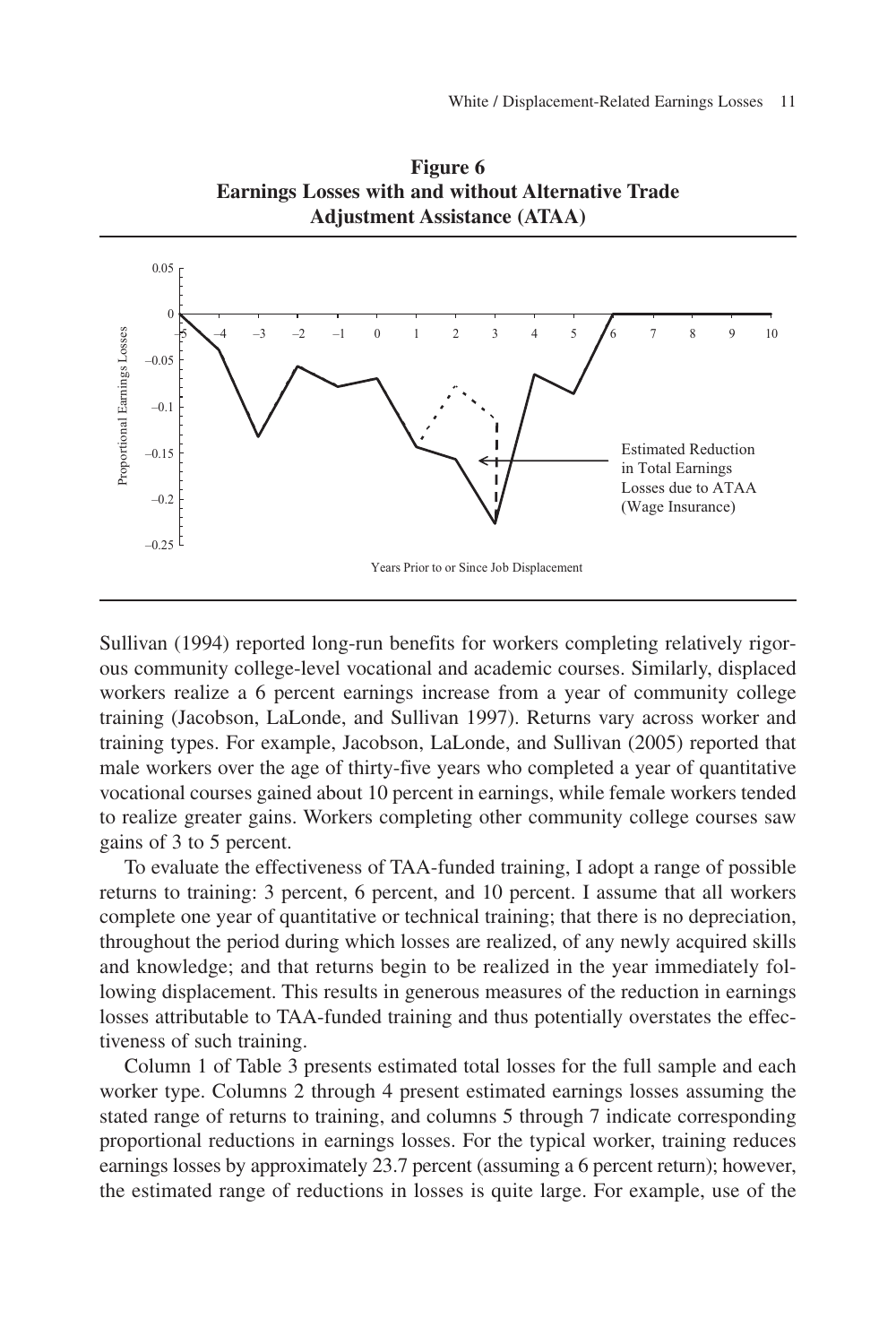| Î  |  |
|----|--|
| 12 |  |

All Losses (%) Sample Loss (\$) Return Return Return Return Return Return All Losses (%) (1) (8) Required (8) Required Return to Eliminate Total (2) (3) (4) (5) (6) (7) Return to Earnings 3 Percent 6 Percent 10 Percent 3 Percent 6 Percent 10 Percent Eliminate 24.45 23.35 28.99 28.56 25.39 12.78 25.66 37.46 21.62 94.87  $0.00$ 18.94 All workers –33,674 –29,884 –25,703 –20,129 11.25 23.67 40.22 24.45 Union – 27,077 – 28,077 – 28,0774 – 27,0774 – 27,0774 2.05,0774 9.09,0744 – 27,0774 – 27,0774 9.0774 9.077 Nonunion –32,270 –23,270 –24,270 –24,270 –24,270 –24,270 23.35 Eighteen to 0 0 0 0 0.00 0.00 0.00 0.00 Twenty-fire to –38,939 –38,993 –35,449 –35,449 –35,449 –35,449 –35,499 –35,499 –35,48 –31,47 –31,48 –31,48 –31 Sex –63,994 –57,846 –58,994 –58,994 –58,994 –58,994 9.564 –58,994 9.564 –57,846 9.57 28.52 32.57 28. Men –56,505 –50,513 –43,745 –34,720 10.60 22.58 38.55 25.39 Women –26,263 –22,381 –12,381 –12,552 –14,78 30.82 52.20 52.20 Less than a high  $-3.294$   $-1,747$   $-1,747$   $-1,748$   $-78.31$   $-78.26$   $-12.78$ High school diploma –32,537 –32,537 –29,117 –20,121 10.51 10.51 22.36 22.36 38.16 Some college –49,988,977 –49,988,974 –49,200 16,980,974 26,000 16,000 16,000 16,000 16,000 16,000 16,000 16,00 Higher than a –20,413 –10,389 –18,389 –18,426 –11,475 –12,527 –12,527 21.62 10 Percent Return 42.18 33.48 34.37 38.55 52.20 78.26 38.16 26.20 43.79 40.22 9.51  $0.00$ Reduction in Total Loss (%) Due to  $\widehat{C}$ Total Loss (\$) with Training and Reduction in Total Loss (%) Due to 6 Percent Return 23.67 5.25 24.85  $0.00$ 19.47 20.22 22.58 30.82 46.96 22.36 15.45 24.43  $\odot$ 3 Percent Return 11.85 14.78 11.25 2.05  $0.00$ 8.96 10.60 23.48 7.38 9.61  $10.51$ 9.91  $\overline{6}$ 10 Percent  $-12,552$  $-716$  $-11,475$  $-20,129$ 42,598  $-18,542$  $\circ$  $-41,999$  $-34,720$  $-20,121$  $-36,890$ Return  $-25,901$  $\widehat{\mathcal{F}}$ Total Loss (\$) with Training and 6 Percent  $-25,703$ 44,606 43,745  $-1,747$ 42,264  $-15,426$ Return  $-24,101$  $-31,357$  $-51,054$  $-18,168$  $-25,261$  $\widehat{c}$ 3 Percent  $-28,270$ 50,513 -29,117 46,295  $-18,389$ -29,884  $-35,449$  $-22,381$ Return 46,112  $-57,846$  $-2,521$  $\widehat{c}$ Earnings  $Loss($ \$)  $-33,674$ 47,077  $-38,939$  $-26,263$  $-3,294$  $-32,537$  $-20,413$  $-32,070$  $\circ$  $-63,994$  $-56,505$ 49,985 Total  $\ominus$ High school diploma school diploma school diploma **BA/BS** degree BA/BS degree Less than a high twenty-four twenty-four years of age Twenty-five to years of age years of age years of age years of age years of age Higher than a Some college thirty-four Thirty-five to forty-four All workers Eighteen to Nonunion Sample Women Union Men

Note: Total earnings loss is the sum of displacement-related earnings losses less unemployment insurance received. Values presented in column 1 correspond to values in column 5 of Table 2. Estimated losses, given various returns to training, are calculated as the sum of mean real annual earnings of nondisplaced workers less estimated earnings losses for all years in which losses are reported (from Table 1) less the corresponding proportional increase in earnings, due Note: Total earnings loss is the sum of displacement-related earnings losses less unemployment insurance received. Values presented in column 1 correspond to values in column 5 of Table 2. Estimated losses, given various returns to training, are calculated as the sum of mean real annual earnings of nondisplaced workers less estimated earnings losses for all years in which losses are reported (from Table 1) less the corresponding proportional increase in earnings, due to training, for all years  $t + 1$  and beyond. All estimated returns are annual. to training, for all years *t* + 1 and beyond. All estimated returns are annual.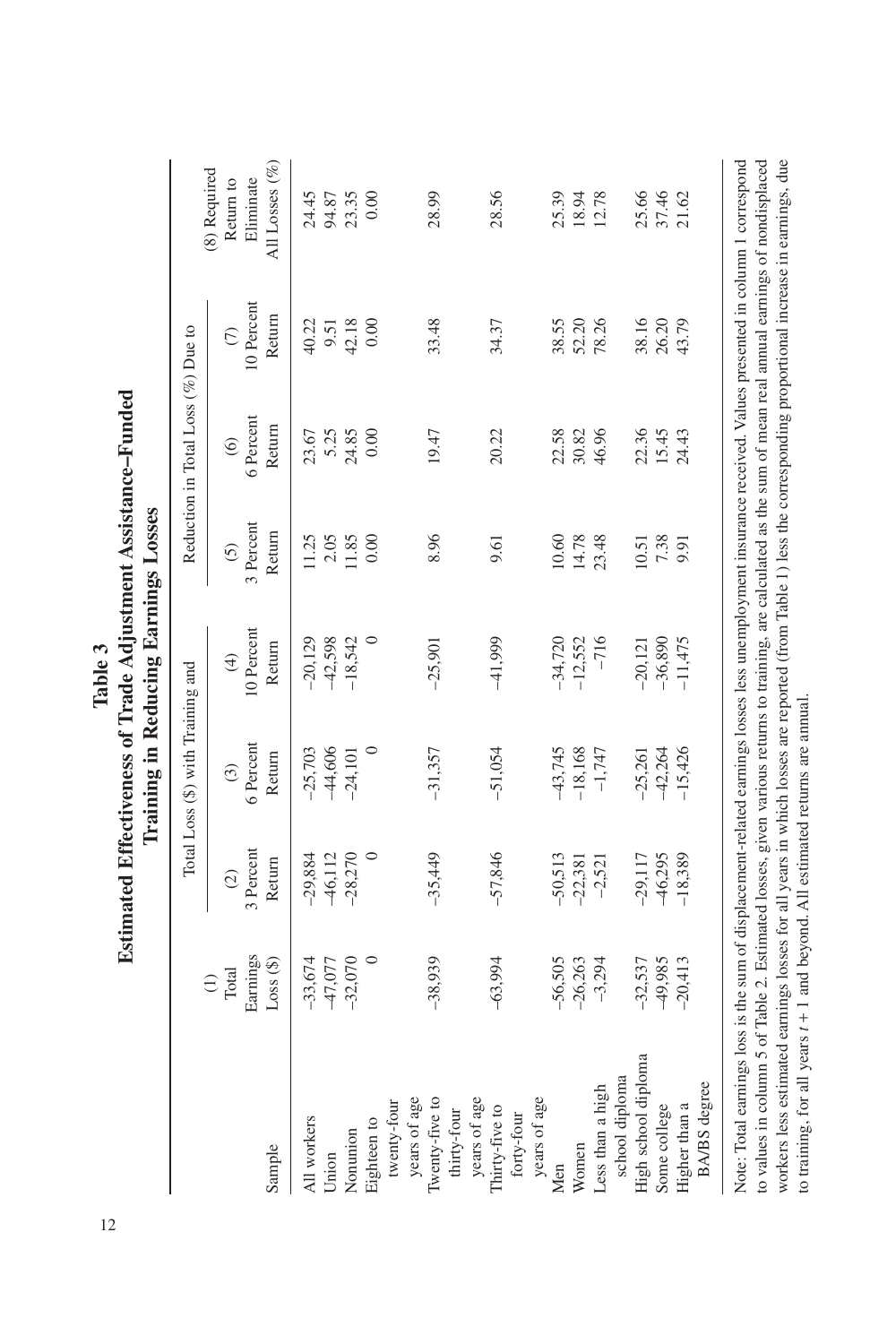

**Figure 7 Earnings Losses with and without Trade Adjustment Assistance–Funded Training**

10 percent return reported by Jacobson, LaLonde, and Sullivan (1995) would have reduced losses further (40.2 percent). To eliminate all displacement-related earnings losses, a return to training equal to 24.5 percent would be necessary. Figure 7 illustrates the time path of earnings losses, for the typical worker, without effective TAA-funded training and with the assumed 3 percent, 6 percent, and 10 percent returns.

Across worker types, considerable variation can be seen in the ability of effective training to reduce displacement-related earnings losses. This is due to variations in the associated time paths of losses across worker types and the magnitudes of corresponding losses. For example, union workers are estimated to realize reductions in losses equal to 2.1 percent to 9.5 percent because of training. High school dropouts, however, are estimated to see 23.5 percent to 78.3 percent of losses ameliorated because of effective training. Union workers are estimated to benefit (proportionally speaking) the least; a training return of 94.9 percent would be necessary to eliminate all earnings losses for these workers. For high school dropouts, the required return to eliminate all associated losses is a much more reasonable 12.8 percent.

### **5. Conclusion**

I have estimated the effectiveness of TAA-funded worker training and the receipt of ATAA (i.e., wage insurance) benefits in terms of reducing displacement-related earnings losses. The resulting analysis suggests that both policies fall well short of fully compensating displaced workers for monetary losses. In fact, neither program appears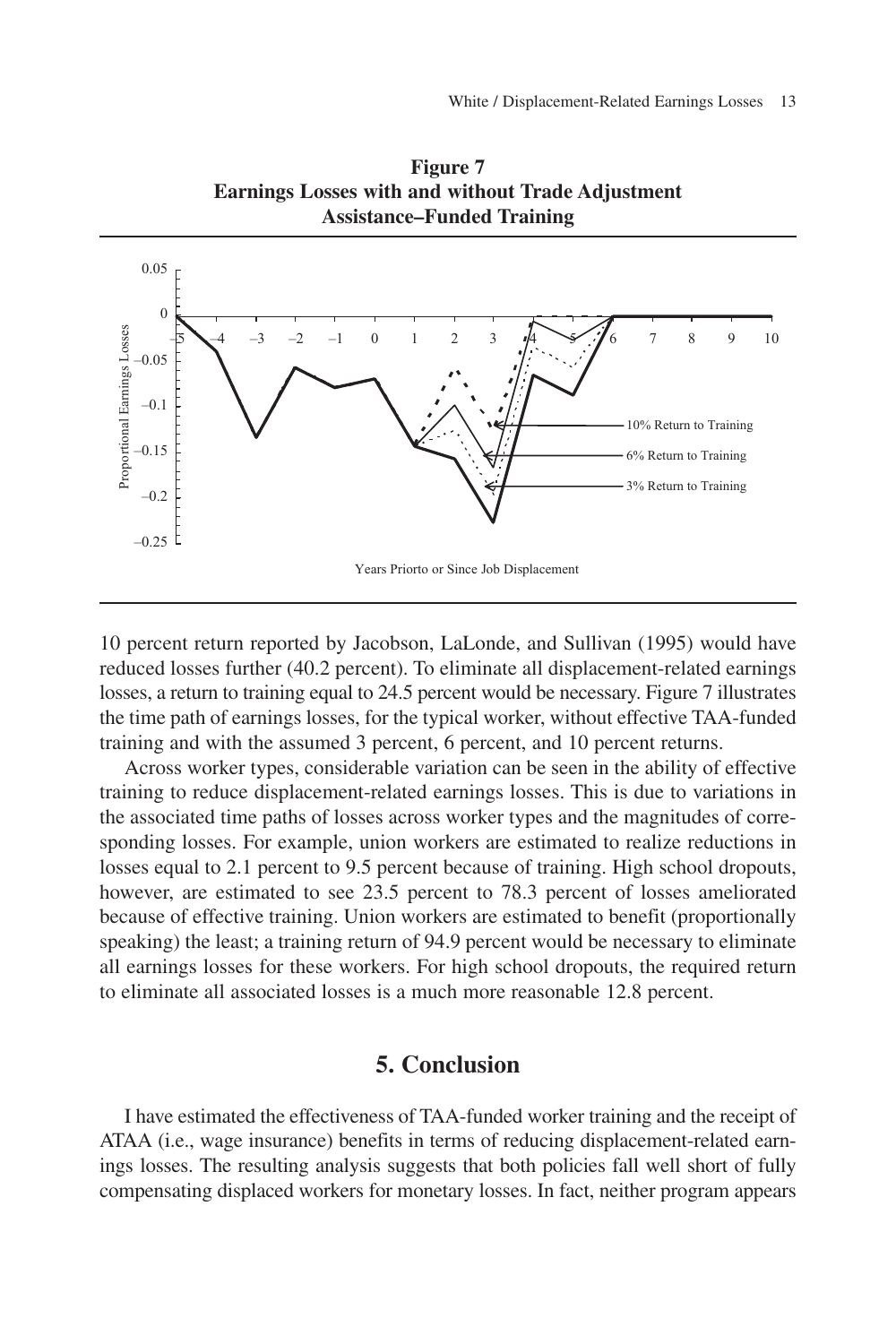sufficiently effective to compensate workers for even half of their earnings losses. For example, for the typical worker, ATAA benefits reduce earnings losses by 14.4 percent, while completion of TAA-funded training (assuming a 6 percent return) reduces earnings losses by 23.7 percent. Additionally, across worker types, I find considerable variation with respect to corresponding reductions in earnings loss estimates: when considering TAA-funded training, estimated reductions in earnings losses are seen ranging from 5.3 percent for union workers to 47 percent for workers without high school diplomas; somewhat similarly, ATAA-provided wage insurance decreases the earnings losses of the typical union worker by an estimated 5.1 percent and decreases the losses for high school dropouts by 50 percent. That these estimated reductions are, admittedly, upper-bound values reinforces what some may consider the miserly level of adjustment assistance provided to trade-displaced workers.

I mentioned at the outset that the TAA and ATAA programs serve the dual purposes of assisting displaced workers and reducing opposition to trade liberalization. While my primary focus has been on how well stylized versions of each program fare in alleviating displacement-related earnings losses, it is important to consider such performance within a broader context. Considering the degree of opposition to trade liberalization frequently reflected in public opinion polls, in conjunction with the observed magnitudes and lengthy durations of displacement-related earnings losses, suggests a need for an effective public policy response. In short, the more effective programs are in reducing earnings losses, the more effective they may also be in reducing public opposition to future trade liberalization.

Whether the levels of estimated reductions in losses that are presented here are sufficiently large to deem the TAA and ATAA programs as successful is a subjective determination; however, that support for trade liberalization has waned during the more than four decades since the establishment of TAA may signal a perceived failure, among the public, of the policies that are purported to assist displaced workers. I cannot determine this from my analysis; however, the measurements provided do offer what I consider to be valuable information regarding the extent to which wage insurance or effective TAA training reduces estimated displacement-related losses. Moving forward, barring a substantial revision of U.S. trade policy, more expansive and extensive trade liberalization is likely to occur. The willingness of policy makers to devise effective programs that assist workers who are harmed by trade may be determined in part by the ability of labor to influence policy makers. To that end, I hope that the analysis provided here is both of interest and of value.

### **Notes**

1. The current certification requirements combine the criterion of the traditional TAA program with that of the North American Free Trade Agreement–Transitional Adjustment Assistance program. See DeRocco (2003) for a detailed description of eligibility requirements.

2. The determination of whether job skills are not easily transferred to other employment is made through DOL contact with a company official. To determine the industry's competitive situation, information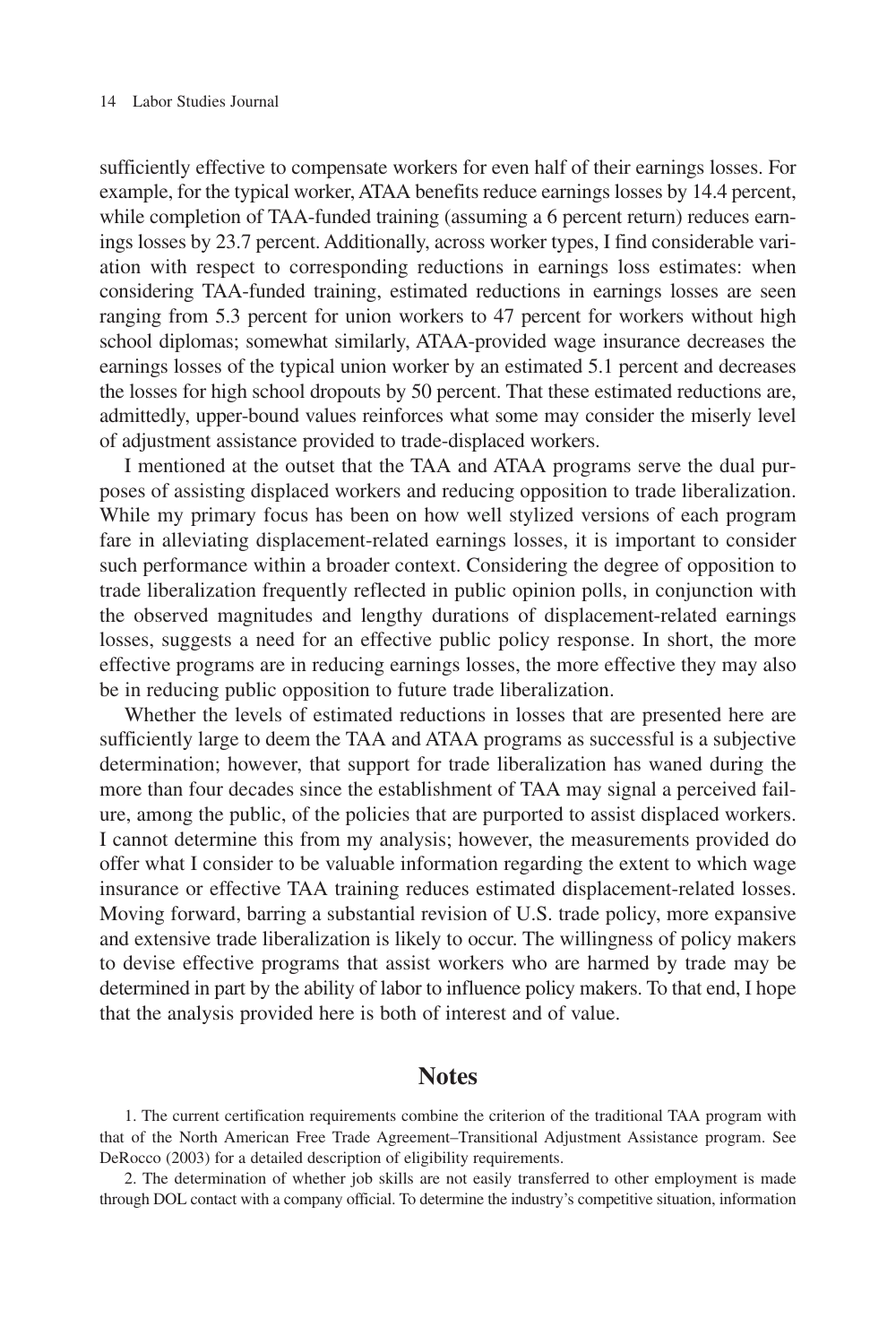is collected from government and industry sources to determine if (1) the number of firms in the industry is declining, (2) the conditions (such as declining production and/or employment) in the industry are such that the affected workers are not likely to find new employment within the industry, or (3) aggregate U.S. imports of products like or directly competitive with those produced in the industry are increasing.

3. For a complete discussion of the estimation methodology and NLSY79 data set, see White (forthcoming).

4. The probability of filing for and receiving UI is .487. This is the monthly average insured unemployment rate (IUR) divided by the monthly average total unemployment rate (TUR) from 1979 to 2000. An alternative measure is the ratio of ongoing UI claimants to the number of unemployed workers, the average monthly value of which equals 0.426. The series are highly correlated ( $\rho = .96$ ). The IUR/TUR ratio produces upper-bound estimates of reductions in total earnings losses (Bassi and McMurrer 1997; Bureau of Labor Statistics 2006a; U.S. Department of Labor 2006b). The WRR value employed, 0.3595, is the average for the years 1979 to 1995.

5. This assumes that each worker experiences at most one spell of unemployment per year.

6. Bassi and McMurrer (1997) reported that most workers at risk for involuntary unemployment who are not covered by the UI system are at the low end of the wage spectrum. I assume uniform UI receipt across the wage distribution, possibly overstating expected UI compensation for low-wage workers.

7. Because of data limitations, I exempt year *t* earnings losses from wage insurance subsidies. While for individual worker observations, this may be a flawed assumption, in aggregate, the effects may be minimal.

### **References**

Bassi, L., and D. McMurrer. 1997. Coverage and recipiency. In *Unemployment insurance in the United States*, ed. Christopher J. O'Leary and Stephen A. Wandner. Kalamazoo, MI: W. E. Upjohn Institute for Employment Research.

Bureau of Labor Statistics. 2006a. (Seas) unemployment level. Series ID: LNS13000036. http://data.bls.gov. ———. 2006b. (Seas) unemployment rate. Series ID: LNS14000036. http://data.bls.gov.

Decker, P., and W. Corson. 1995. International trade and worker displacement: Evaluation of the Trade Adjustment Assistance Program. *Industrial and Labor Relations Review* 48 (4): 758–74.

DeRocco, E. 2003. Training and employment guidance letter no. 2-03: Interim operating instructions for implementing the Alternative Trade Adjustment Assistance (ATAA) for older workers program established by the Trade Adjustment Assistance Reform Act of 2002. http://www.doleta.gov/tradeact/directives/ tegl2-03.cfm.

Jacobson, L., R. LaLonde, and D. Sullivan. 1993. *The costs of worker dislocation*. Kalamazoo, MI: W. E. Upjohn Institute for Employment Research.

———. 1994. *The returns to classroom training for displaced workers*. Working paper series, macroeconomic issues 94-27. Chicago: Federal Reserve Bank of Chicago.

———. 1997. *The returns to community college schooling for displaced workers*. Working paper no. WP-97-16. Chicago: Federal Reserve Bank of Chicago.

———. 2005. Is retraining displaced workers a good investment? *Economic Perspectives* 29 (2): 47–66.

Kletzer, L., and R. Fairlie. 2003. The long-term costs of job displacement for young adult workers. *Industrial and Labor Relations Review* 56 (4): 682–98.

LaLonde, R. 1995. The promise of public sector-sponsored training programs. *Journal of Economic Perspectives* 9 (2): 149–68.

Leigh, D. 1991. Public policy to retrain displaced workers: What does the record show? In *Job displacement—Consequences and implications for policy*, ed. John T. Addison. Detroit, MI: Wayne State University Press.